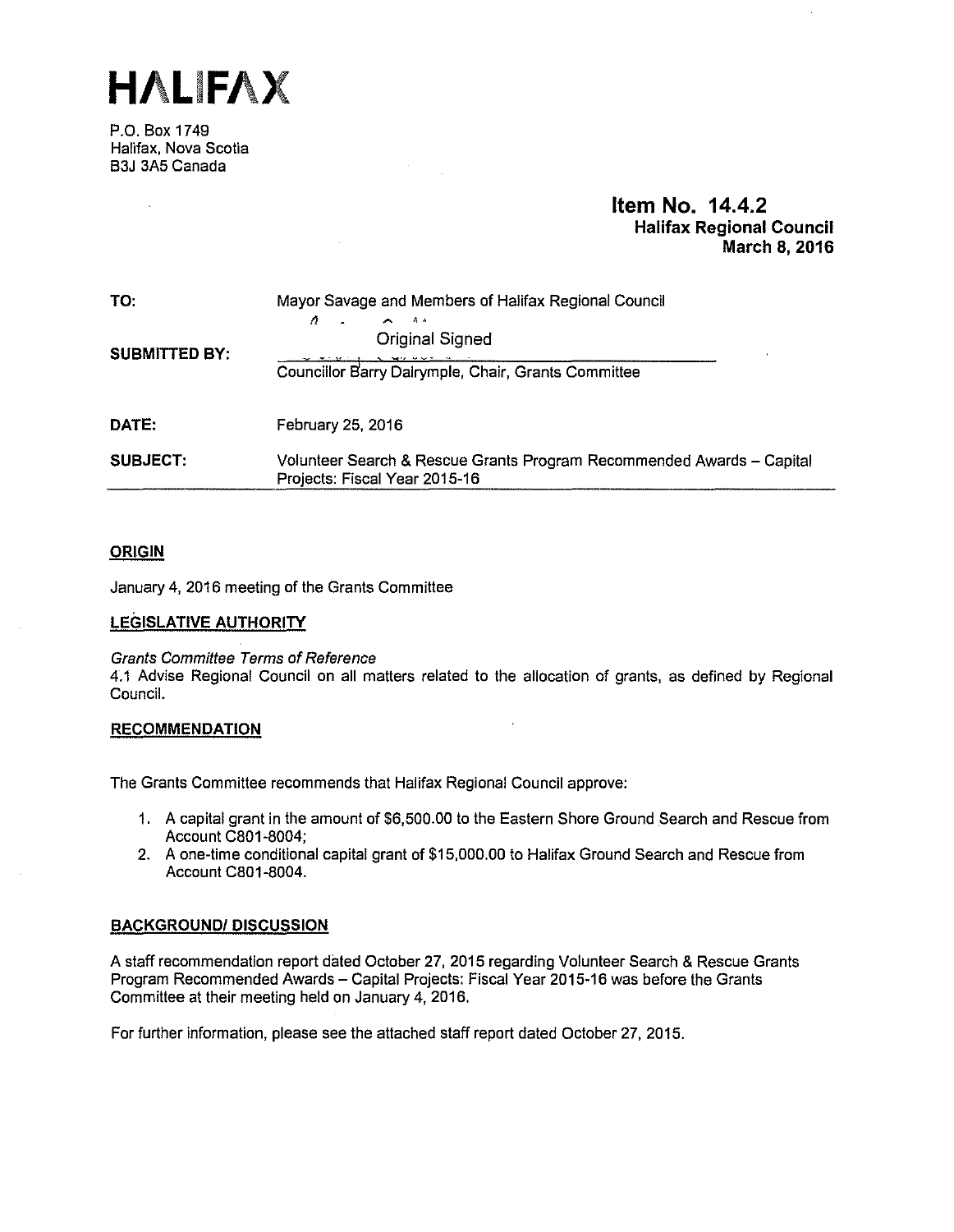## **FINANCIAL IMPLICATIONS**

As outlined in the attached staff report dated October 27, 2015.

## **COMMUNITY ENGAGEMENT**

All meetings of the Grants Committee are open the public. The agenda and reports are provided on the HRM website in advance of the meeting.

#### **ENVIRONMENTAL IMPLICATIONS**

None identified.

## **ALTERNATIVES**

The Grants Committee did not identify any alternatives.

### **ATTACHMENTS**

Attachment 1 - Staff report dated October 27, 2015.

A copy of this report can be obtained online at http://www.halifax.ca/cóuncil/agendasc/cagenda.php then choose the appropriate meeting date, or by contacting the Office of the Municipal Clerk at 902.490.4210, or Fax 902.490.4208.

Report Prepared by: Cathy Collett, Legislative Assistant, 902.490.6517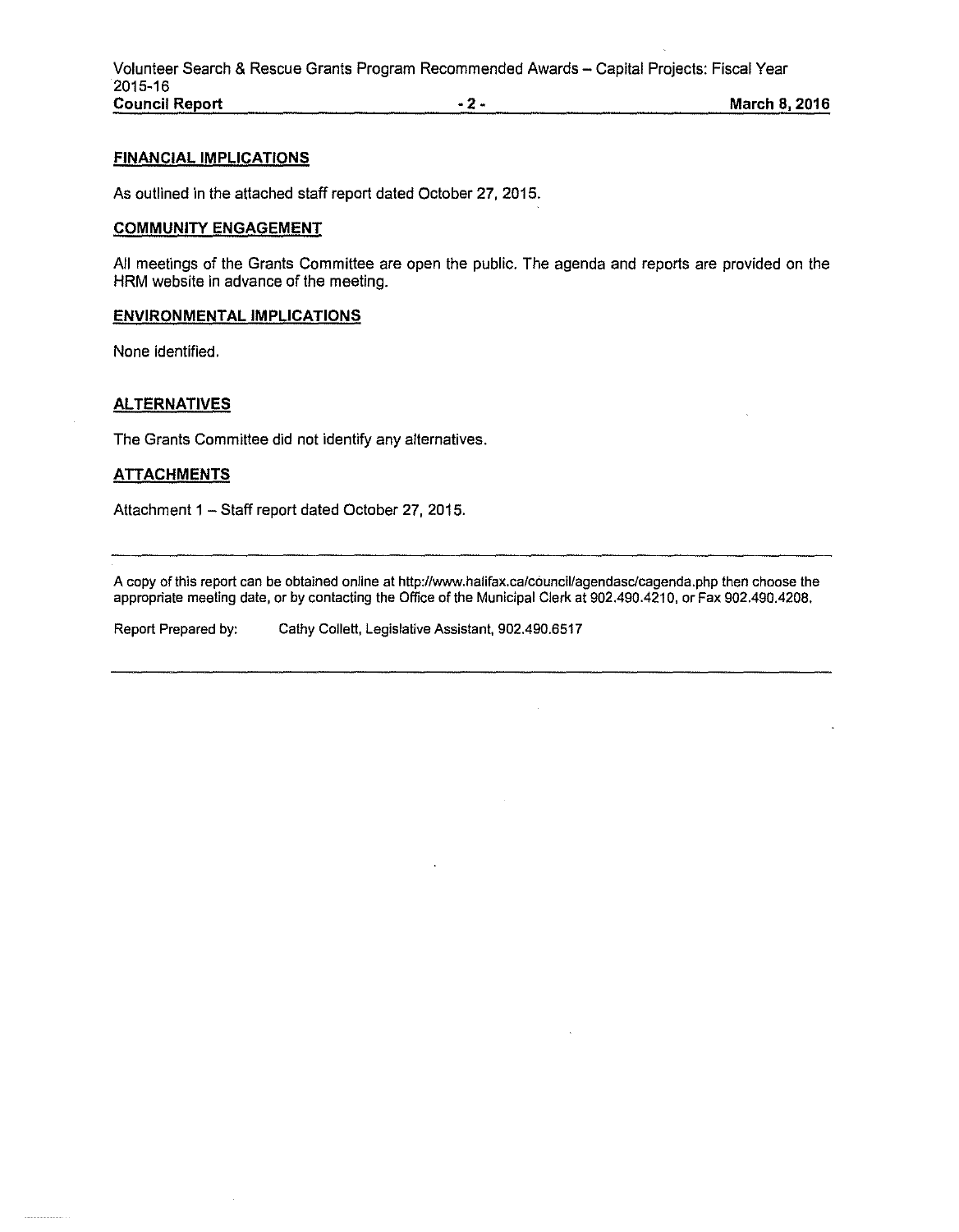

P.O. Box 1749 Halifax, Nova Scotia B3J 3A5 Canada

Attachment 1

Chair and Members of HRM Grants Committee

**SUBMITTED BY:** 

**TO:** 

**Original signed** 

Chief Doug Trussler, Fire & Emergency Services

**DATE:**  October 27, 2015

**SUBJECT: Volunteer Search & Rescue Grants Program Recommended Awards** - **Capital Projects: Fiscal Year 2015-16** 

#### **ORIGIN**

February 3, 2015 - Council's approval of Administrative Order 2014-018-ADM that provides for annual operating and capital grants to recognized volunteer search and rescue organizations located within HRM.

#### **LEGISLATIVE AUTHORITY**

HRM Charter (2008) s.79 **(1)** (av) respecting Council's authority to award grants and contributions and 79(2) any award granted pursuant to s.79(1) shall be publicized in a regional newspaper. Administrative Order 2014-018-ADM Respecting Grants to Volunteer Search & Rescue Organizations.

#### **RECOMMENDATION**

It is recommended that the Grants Committee recommend Regional Council approve:

- 1. A capital grant in the amount of \$6,500 to the Eastern Shore Ground Search and Rescue from Account C801-8004;
- 2. A one-time conditional capital grant of \$15,000 to Halifax Ground Search and Rescue from Account C801-8004.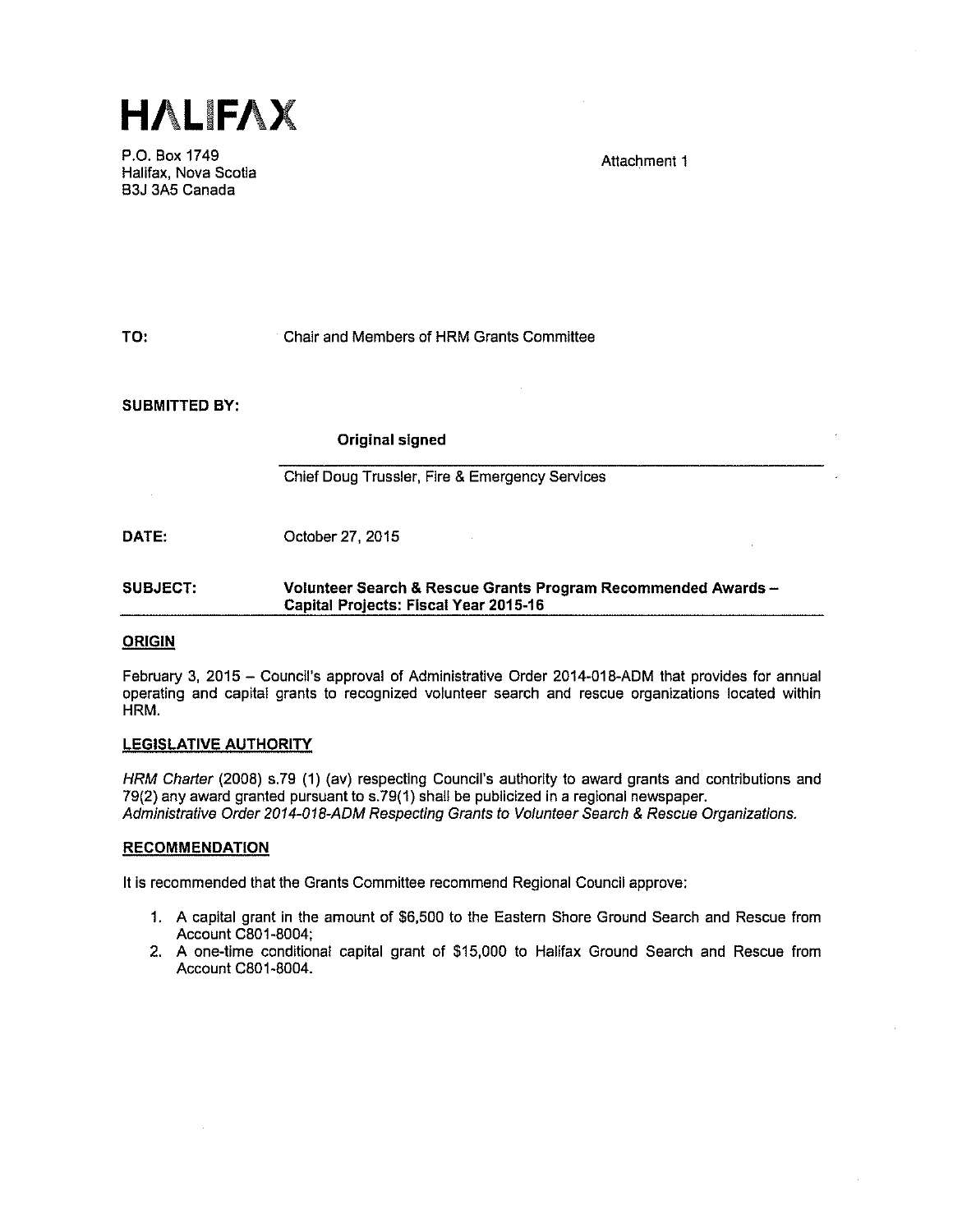### **BACKGROUND**

As noted in the report to the meeting of Regional Council March 2, 2015, the overall funding strategy is to increase municipal assistance for recurring essential operating expenses so as to secure/stabilize service resulting in a corresponding decrease in funding for capital projects. The anticipated outcome is a shift towards the groups' own fundraising for capital projects. Commencing in 2015, any capital awards are based on an evaluation of individual merit.

Administrative Order number 2014-018-ADM was approved by Regional Council at the February 03 2015 regular Regional Council meeting. Administrative Order 2014-018-ADM allows volunteer search and rescue organizations in HRM to apply for cash grants under three funding streams:

- **1) Operating Grant:** To support general and on-going operational needs of the organization.
- 2) **Capital Grant:** to support purchase of real property, substantive structural repairs, expansion of facility or infrastructure or purchase of specialized or safety equipment, etc.
- 3) **One-Time Special Project Grant:** which supports an extra-ordinary expenditure not eligible for consideration as a recurring operation cost or a capital grant.

Capital awards are based on an evaluation of individual merit. The 2015 program received two (2) onetime applications for capital grants. The submissions were evaluated using standard scoring criteria as set out in **Attachment 1** of this report.

#### **DISCUSSION**

#### **1. Eastern Shore Ground Search and Rescue Team !ESGSARl - Head of Chezzetcook**

The Team is a registered Canadian charity and incorporated in Nova Scotia as a non-profit society. A capital grant of \$7,615 was requested to fully fund the purchase of an inverter generator to power a command vehicle's systems in the field including computers, lights, heat, and communications systems. An upgrade to an inverter generator (~\$4,000 to \$5,400) helps control for power surges. The old system is nearing the end of its functional lifecycle and will be kept as a back-up. The generator is attached to the rear of the vehicle and a retrofit will be constructed to allow for a hydraulic lift mechanism (~\$2,216). A grant in the amount of \$6,500 is recommended using the lower of the quotes supplied, no contribution proposed from the applicant, and a deduction to the HST. As a registered charity the group can apply to Revenue Canada for a partial HST rebate.

#### **It is recommended that a capital grant of \$6,500 be awarded to the Eastern Shore Ground Search and Rescue Team for the purchase of a mobile generator and hydraulic lift device.**

#### **2. Halifax Regional Search and Rescue Team (HRSAR) - Lakeview**

The Halifax Ground Search and Rescue Team (HRSAR) is a registered Canadian charity and incorporated in Nova Scotia as a non-profit society. A capital grant of \$29 ,980.26 was requested towards the purchase of 175 jackets at a total cost \$64,980.26 (\$371.31 each). Partial funding has been confirmed from the Province (Emergency Service Provider Fund, Department of Municipal Affairs) and the applicant's contribution is \$15,000. This item forms part of the society's 5-year plan to issue a complete uniform to all members<sup>1</sup>.

Typically, clothing is not accepted as a capital expense as noted in Administrative Order 2014-018-ADM and referenced in **Attachment 1** of this report. The policy does allow for the purchase of specialized or safety equipment costing in excess of \$500 per item or personal apparel if required for personal safety or identification to the general public (Section 5. 7).

<sup>&</sup>lt;sup>1</sup> Items include: hard shell jacket; cargo pants/shirt, t-shirt, baseball cap and gaiters; thermal layers; and hard shell pants to match jacket.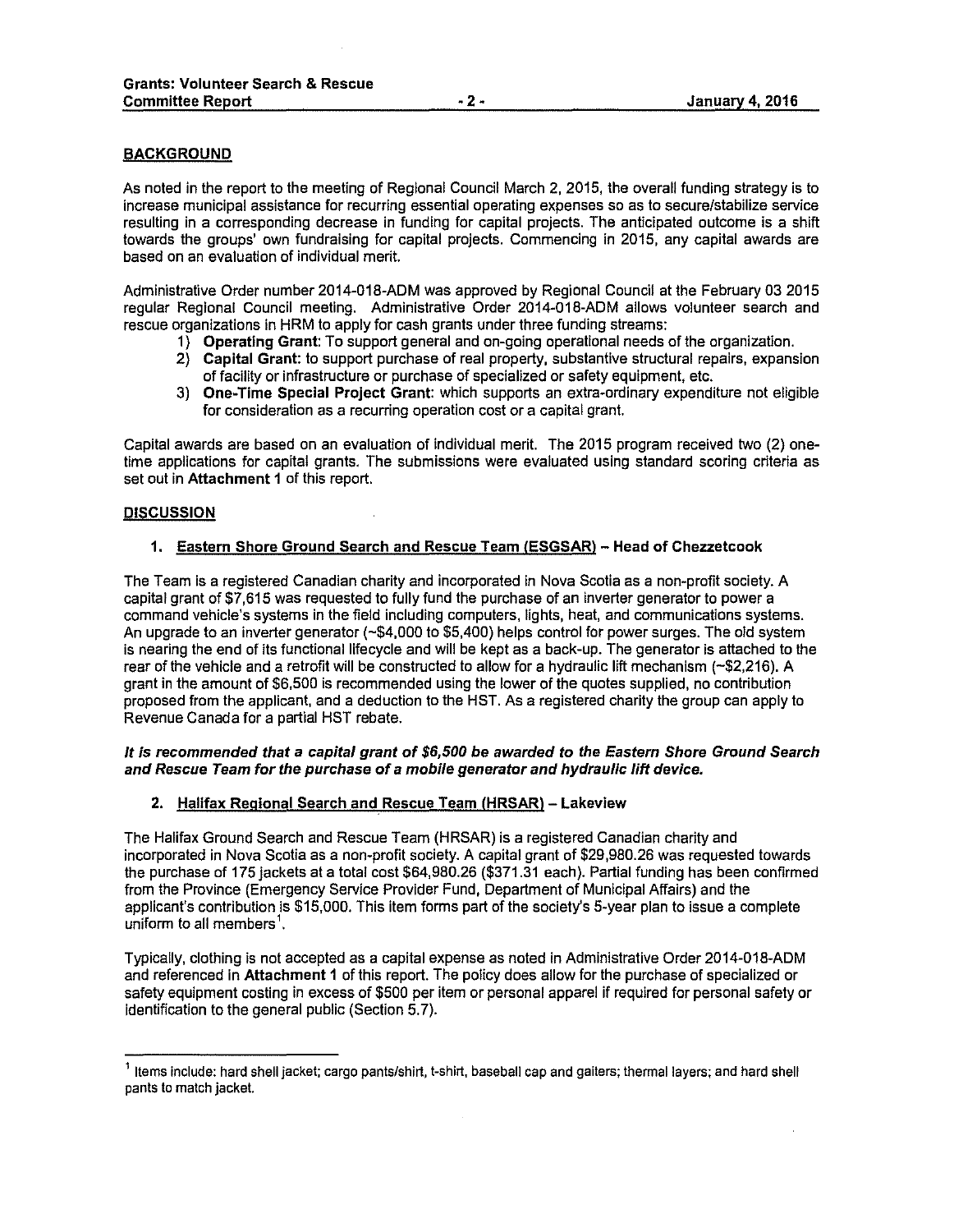In establishing the eligibility of the request staff reference Nova Scotia EMO Standards and Operational Guide for Nova Scotia Ground Search and Rescue and the CSA Group Search and Rescue Volunteer Association of Canada's Z1620 Ground Search and Rescue Core Competency Standard. The applicable exerts are included in Attachment 2 of this report. The staff evaluation concluded that the 'standard' described in the technical specifications issued by HRSAR to suppliers are those desired by the association and are not standards required by legislation, regulations or an agent of jurisdiction<sup>2</sup> and that protective needs when in traffic areas<sup>3</sup> can be addressed through various means and at a lower cost.

Halifax Regional Municipality values the contribution of volunteers in support of EMO operations and supports adherence to mandatory safety standards. However, the standard to which HRSAR aspires is exceptionally high and has not been adopted or endorsed by HRM Fire & Emergency Services or Halifax Regional Police.

In the alternative, a contribution of up to a maximum of \$150 per item for up to 100 items is proposed. This funding threshold takes into account that (i) in general clothing is not considered a capital cost, (ii) any award will be precedence-setting with the context of this designated program, and (iii) accommodates other local search and rescue groups with less financial capacity. If approved, HRM's contribution would bring the total of committed funds to \$50,000.

The society has the option to (i) buy fewer items, (ii) reduce their technical standards and purchase a product at lower cost per item, or (iii) phase the purchase in accordance with available funds. It is also important to note that HRM is not purchasing clothing for volunteers; the society is buying a product in accordance with its' own operational priorities. And, because HRM is not providing uniforms the society is free to seek corporate sponsorship'. Further, any award shall be one-time only and does not indicate municipal financial support for the purchase of personal apparel or unifonms.

It is recommended that a one-time capital grant of \$15,000 be awarded Halifax Ground Search and Rescue towards the purchase of safety/Identification jackets conditional upon the purchase of protective clothing for an equipment loan program and not personal apparel, and further that any award approved by Regional Council does not infer endorsement of or additional future funding towards the purchase of personal uniforms for volunteers.

#### Policy Implications

For clarity, the program's administrative order could be amended to place personal apparel required by an agent of jurisdiction for the safety or identification of active search crews under the One-Time Project-Specific Grant category and either (i) a maximum total value of up to \$2,500 as is current policy or (ii) amend the maximum value of grant with a minimum and a maximum contribution per item.

#### FINANCIAL IMPLICATIONS

In 2015, an amount of \$5,500 has been deducted from Account C801-8004 for Joint Emergency Management Teams. These volunteer groups are not registered entities: Fire & Emergency Services purchases equipment and supplies through HRM's procurement process and assets remain the property of the Municipality. The budget availability has been confirmed by Finance. Cost Centre C801 falls under the Fire and Emergency budget.

| C801-8004 Emergency Management: Grants 2015 Budget | \$148,500  |
|----------------------------------------------------|------------|
| Less JEM allocation                                | ( \$5,500) |

 $2$  The current jacket provided to Halifax Regional Police patrols costs \$236.79 and is purchased through a competitive procurement process.

**NS EMO standards referenced by applicant.** 

 $4$  For example, HRM does not typically provide clothing for outdoor civic event volunteers but identification clothing may be included in a corporate sponsorship agreement.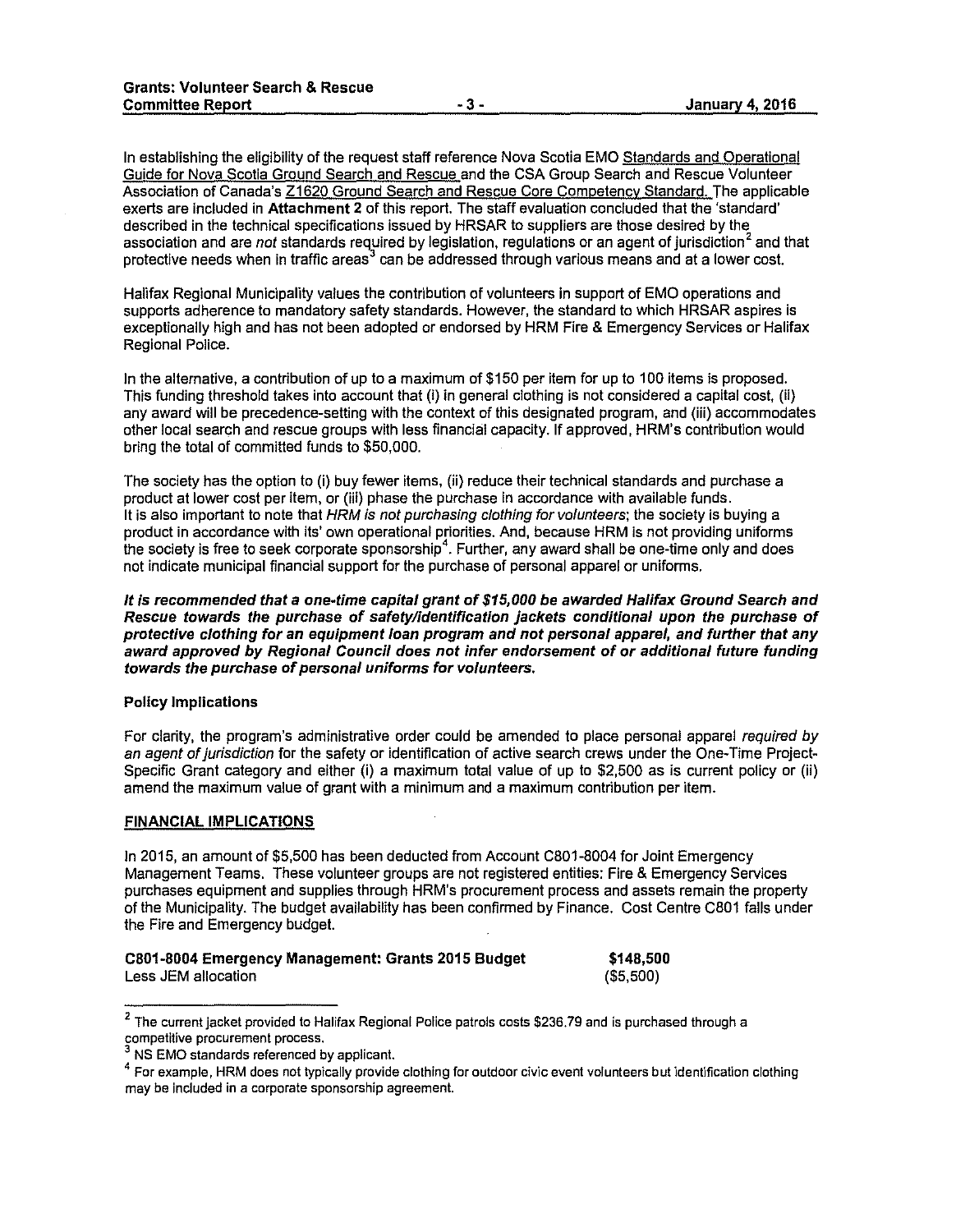| Less Proposed Operating Grants (4) | ( \$116.000) |
|------------------------------------|--------------|
| Less Proposed Capital Grants (2)   | ( \$21,500)  |
| Balance                            | \$5,500      |

•A balance of \$5,500 shall be retained in the event that actual expenditures in relation to JEM groups exceeds the initial allocation of \$5,500 (\$10,000 was set aside in 2014).

#### **COMMUNITY ENGAGEMENT**

The Grants Committee comprises four (4) members of Council and six (6) members of the general public. The Chair is appointed by the Audit & Finance Standing Committee.

#### **ENVIRONMENTAL IMPLICATIONS**

None.

#### **ALTERNATIVES**

The Grants Committee could overturn or amend a staff recommendation.

### **ATTACHMENTS**

- **1.** Capital Grants: Eligibility and Evaluation Criteria.
- 2. Extracts from Nova Scotia EMO Standards and Operational Guide for Nova Scotia Ground Search and Rescue and CSA Group Z1620 Ground Search and Rescue Core Competency Standard Regarding Personal Protective Clothing.

A copy of this report can be obtained online at http://www.halifax.ca/commcoun/index.php then choose the appropriate Community Council and meeting date, or by contacting the Office of the Municipal Clerk at 902.490.4210, or Fax 902.490.4208. ·

| Report Prepared by: | Barry Manuel, EMO Coordinator, Fire & Emergency Services 902.490.4213;<br>Peta-Jane Temple, Team Lead Grants & Contributions, Finance & ICT 902.490.5469;<br>Gerard Couttreau, Financial Coordinator, Fire & Emergency Services |
|---------------------|---------------------------------------------------------------------------------------------------------------------------------------------------------------------------------------------------------------------------------|
| Report Approved by: | Original signed                                                                                                                                                                                                                 |
|                     | Roy Hollett, Deputy Chief Fire & Emergency Services 902.490.5036                                                                                                                                                                |
| Financial Approval  |                                                                                                                                                                                                                                 |
|                     | Original signed.                                                                                                                                                                                                                |
|                     | Amanda Whitewood, Director of Finance & FICT/CFO 902.490.6305                                                                                                                                                                   |

**.4.**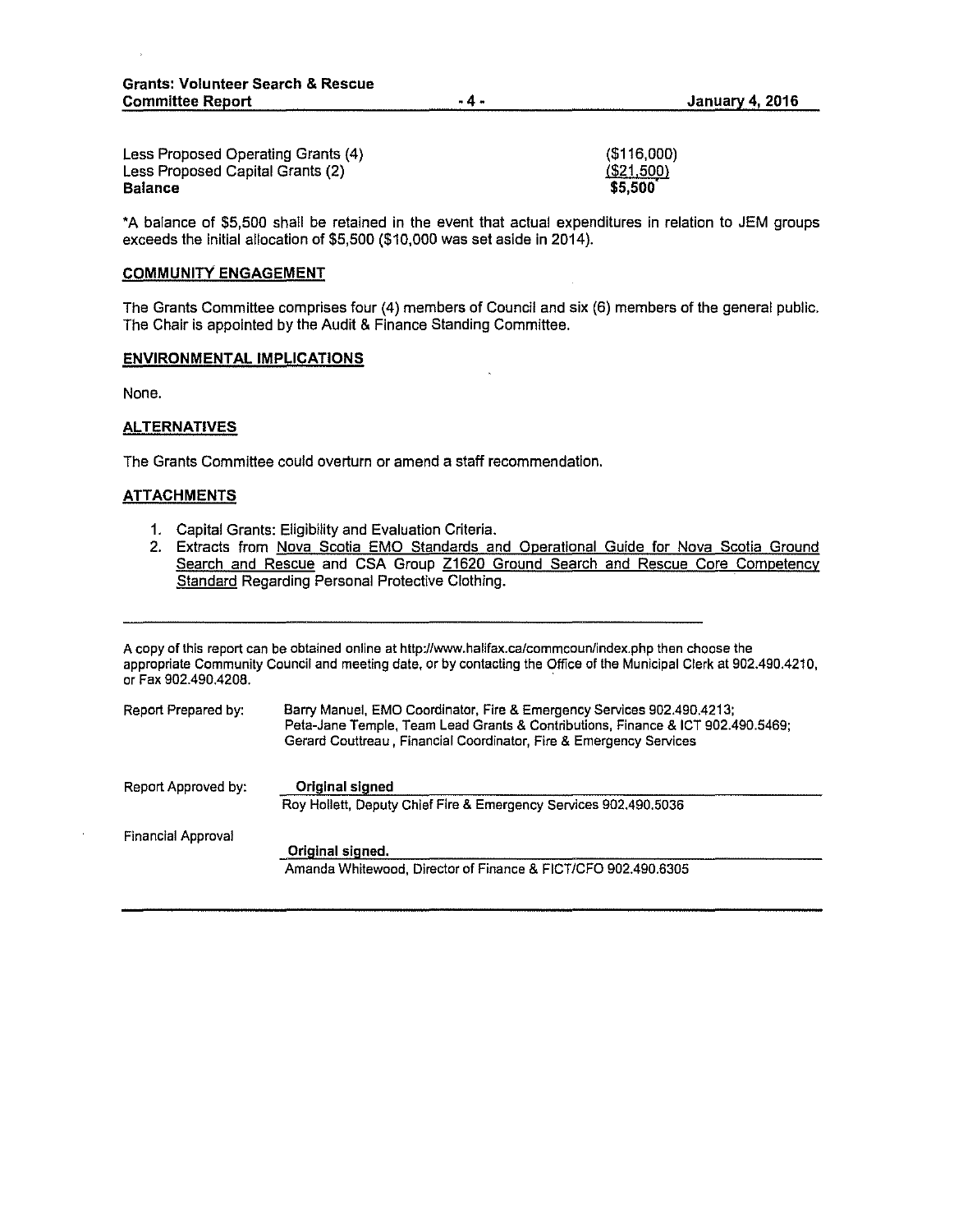#### **Attachment 1**

## **Capital Grants: Eligibility and Evaluation Criteria**

As stated in policy {Administrative Order 2014-018-ADM a capital grant is:

- a non-recurring financial award towards the purchase of large equipment, the purchase or real property, construction, expansion or retrofit of a facility or amenity including in-ground infrastructure and telecommunications capacity, instrumentation or specialized safety equipment, and major structural repairs to existing amenities." (Section 2.g).
- "supports the purchase of real property, substantive structural repairs or expansion of an existing facility or infrastructure owned by the non-profit organization, the purchase of instrumentation, specialized or safety equipment in excess of \$500 per item, including ancillary parts or operating system". (Section 4.2).
- Personal apparel is ineligible for funding **except where such apparel Is required for personal safety or identification to the general public** (Section 5.7).

| Table 1. Weighted Score for Capital Grant Evaluation |                                                                                                                            |       |  |  |
|------------------------------------------------------|----------------------------------------------------------------------------------------------------------------------------|-------|--|--|
| Category                                             | <b>Rationale</b>                                                                                                           | Score |  |  |
| <b>Mandatory Standards</b>                           | Legislative requirement, insurance liability, code or<br>by-law compliance, standards required by agent of<br>jurisdiction | 25    |  |  |
| Safety                                               | Life safety systems, specialized large-scale rescue<br>equipment                                                           | 20    |  |  |
| <b>Service Capacity</b>                              | Vehicle, telecommunications, computerized<br>service enhancement                                                           | 20    |  |  |
| <b>Real Property</b>                                 | Acquisition, construction, expansion, retrofit,<br>capital improvement, environmental remediation                          | 20    |  |  |
| Incremental Impact                                   | The project cannot proceed in whole or in part<br>without municipal funding                                                | 15    |  |  |
| <b>TOTAL</b>                                         |                                                                                                                            | 100   |  |  |

The evaluation criteria for capital grants requested under the Grants to Volunteer Search and Rescue is shown below in Table 1.

Instructions to eligible search and rescue teams were included in the capital grant application form that states:

#### "Directions to Applicants

A capital expenditure is a non-recurring cost for the purchase of real property; the construction, expansion or retrofit of a facility or infrastructure; a capital improvement; or the purchase of large or specialized equipment costing over \$2,500 per item<sup>5</sup>. A capital grant does not cover minor repairs and preventive maintenance (recurring operating costs).

A capital improvement is a permanent structural replacement or alteration that sustains the value and utility of an existing building or infrastructure that extends the useful life of the property ( eg. exterior wall, foundation, roof, windows, doors, structural weight-bearing beams, heating and ventilation system, fire

<sup>5</sup>**Purchases costing under \$2,500 can be considered under the** one~time project~specific **grant category. Minor repairs and maintenance are recurring operating costs.**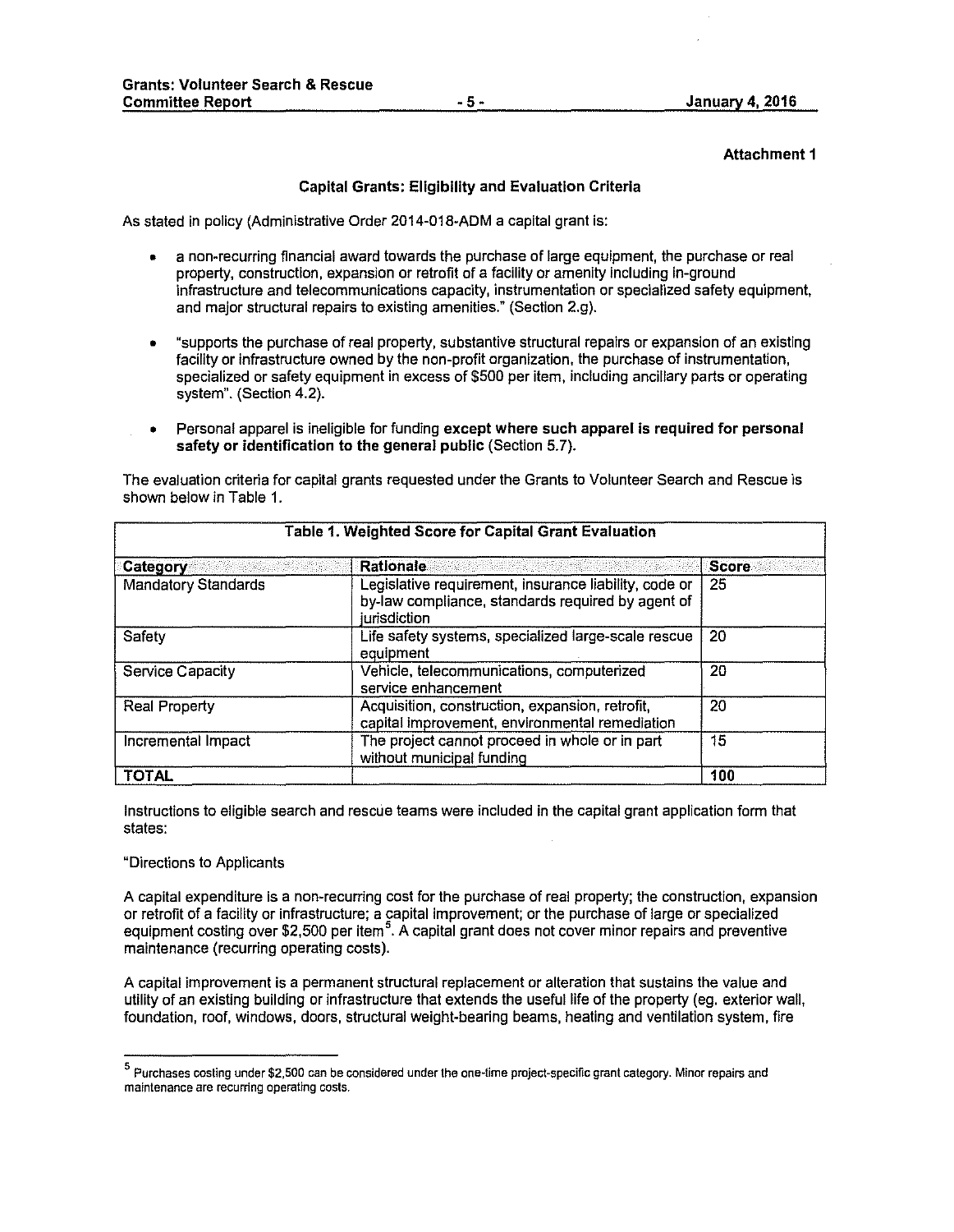suppression system, electrical service, well and septic system). Remediation of environmental contamination may also be considered.

With the exception of a long-term lease of 20 years or more, leasehold improvements are ineligible for consideration. A copy of the lease agreement should be included with the application.

Ineligible for consideration: minor repairs and maintenance, furnishings, interior walls and fixtures, Interior or exterior painting, landscaping, parking lot, personal apparel except where such apparel is required for personal safety or identification".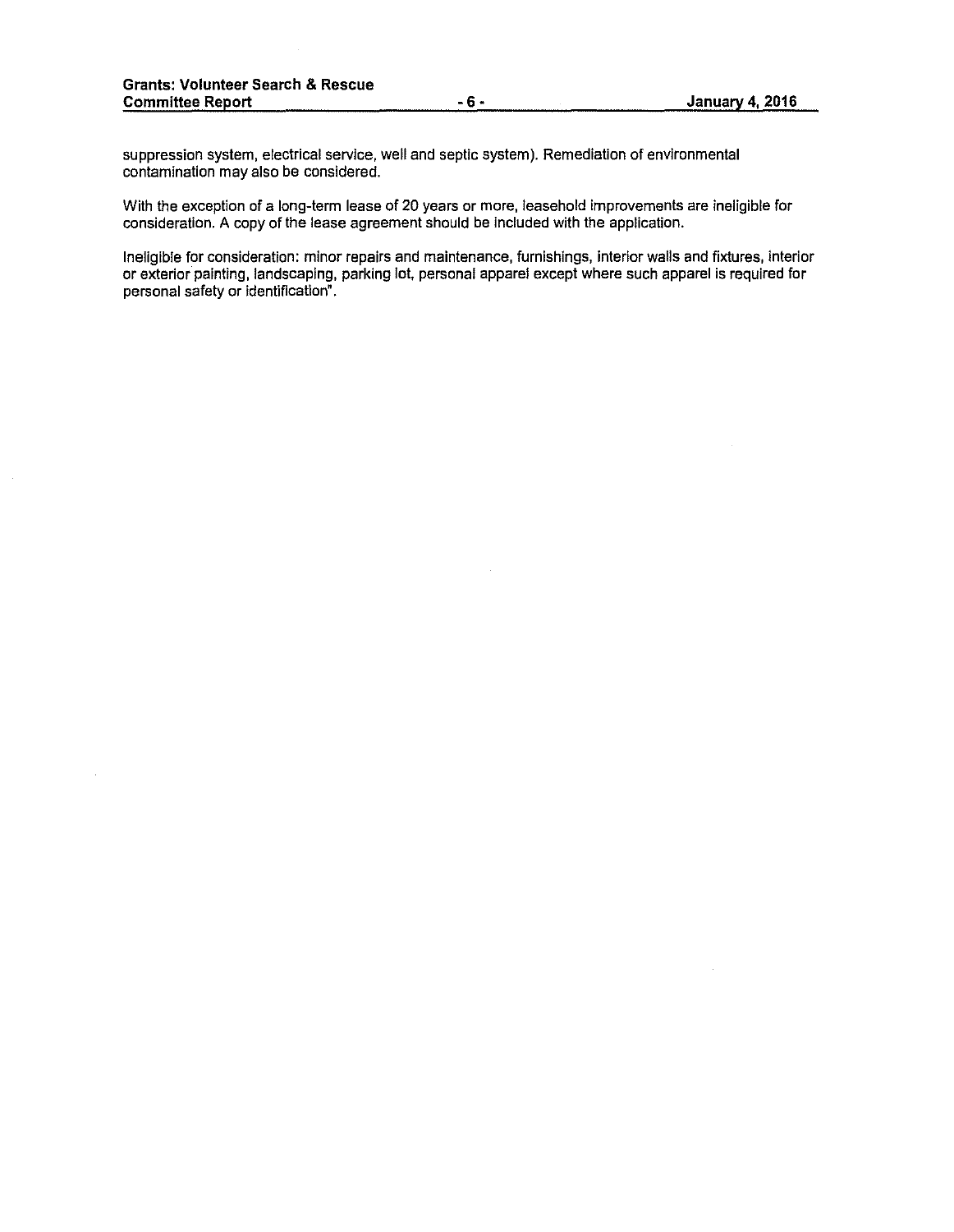#### Attachment 2

#### Extracts from Nova Scotia EMO Standards and Operational Gulde for Nova Scotia Ground Search and Rescue and CSA Group Z1620 Ground Search and Rescue Core Competency Standard Regarding Personal Protective Clothing.

The following extracts are for context, any bold type is for emphasis only and not in the original document.

### 1. Emergency Management Office Nova Scotia: GSAR Standards and Operational Guide

Item 2.0.6. All GSAR teams operating in the Province of Nova Scotia will be governed by this document. EMO NS understands that the search for missing persons in Nova Scotia is an AOJ<sup>6</sup> responsibility; therefore the success of the GSAR program in Nova Scotia is dependent upon AOJ cooperation in ensuring compliance at GSAR operations.

Comment: Ground Search and Rescue in the Province are to be governed by these government standards and that the agent of jurisdiction needs to support this in order for these guidelines to work.

#### Item 3.11.4. Personal Protective Equipment Standard

3.11.4(1) "All GSAR personnel shall wear appropriate personal protective equipment as required by the Nova Scotia Occupational Safety and Health Act/Regulations when conditions exist that present a risk to the health and safety of personnel.

This includes but is not limited to:

- 1. Approved eye protection in areas of risk for eye injury;
- 2. Approved head protection in areas of risk for head injury;
- 3. Approved safety footwear for areas of risk for foot injury;
- 4. Approved safety gloves for areas of risk to hand injuries;
- 5. Approved reflective clothing for areas of vehicle contact risk;
- 6. All other required PPE as warranted by conditions.

Comment: The six (6) areas of potential injury do not list specific clothing requirements. Reflective clothing could, for example, be addressed through the use of reflective vests and reflective tape. Fire & Emergency Services/Halifax Regional Police are confident that protective clothing needs in traffic areas can be addressed by various means and at a lower cost.

### 3.11.4(2) All personnel shall wear appropriate clothing for the environmental conditions in which he/she will be tasked, such as appropriate dress for cold or wet conditions.

3.11.4(3) Personnel not wearing appropriate personal protective clothing shall not engage in field operations.

3.11.4(4) Team Leaders shall ensure that all personnel under his/her span of control are properly dressed and equipped to engage in the task as assigned.

3.11.4(5) In situations where there is health risks such as performing First Aid or patient handling/transportation universal precaution personal protective equipment shall be worn or used. This includes but is not limited to:

- 1. Rubber/Latex gloves;
- 2. Respiratory Protection (eg. N95 Mask);

<sup>&</sup>lt;sup>6</sup> AOJ means the agent of jurisdiction (eg. HRM Fire & Emergency Services, Halifax Regional Police, RCMP or EMO NS and in some cases a federal department or agency).